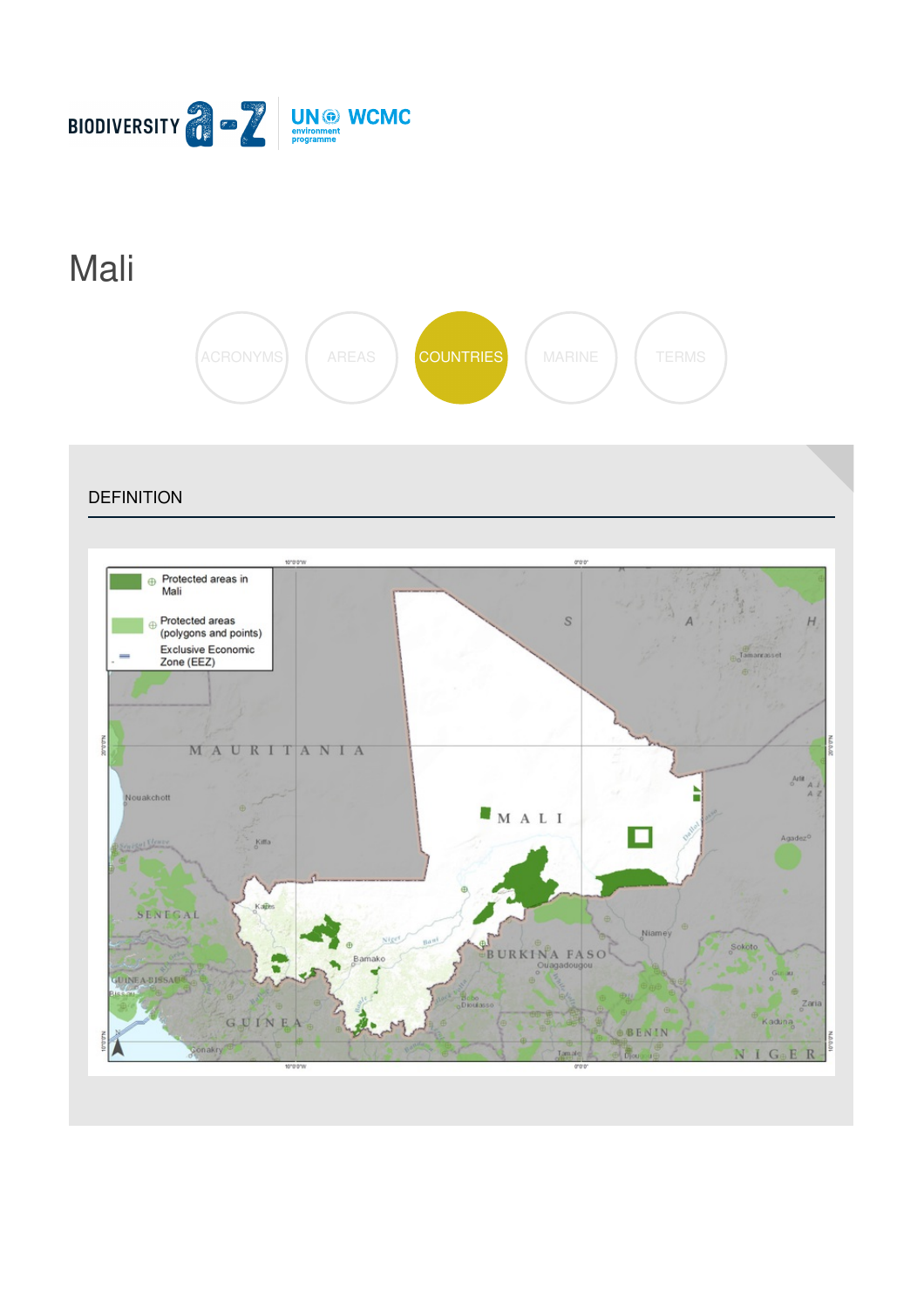### [PROTECTED](javascript:void(0)) AREAS

| Protected areas designated under international conventions and agreements |   |  |
|---------------------------------------------------------------------------|---|--|
| <b>World Heritage sites</b>                                               | ✔ |  |
| <b>Natural</b>                                                            |   |  |
| Cultural                                                                  |   |  |
| <b>Mixed</b>                                                              | ✔ |  |
| Ramsar sites (Wetlands of International Importance)                       |   |  |
| Man and the Biosphere Reserves                                            | ✔ |  |
| <b>National-level protected areas</b>                                     |   |  |
| <b>IUCN Protected Area Management Categories</b>                          | ✔ |  |
| $l$ a                                                                     |   |  |
| $\underline{\mathsf{lb}}$                                                 |   |  |
| Щ                                                                         | ✔ |  |
| Ш                                                                         |   |  |
| <u>IV</u>                                                                 | ✔ |  |
| $\underline{\mathsf{V}}$                                                  |   |  |
| $\underline{\mathsf{V}}$                                                  |   |  |
| Not Assigned or Not Reported                                              |   |  |

#### BIODIVERSITY [DESIGNATIONS](javascript:void(0))

Biodiversity designations represent the sites or regions that have been identified as important for biodiversity conservation due to their biological uniqueness or the high threat that they face. A plethora of different approaches have been promoted by conservation organisations and researchers in order to guide decisions about where to invest in biodiversity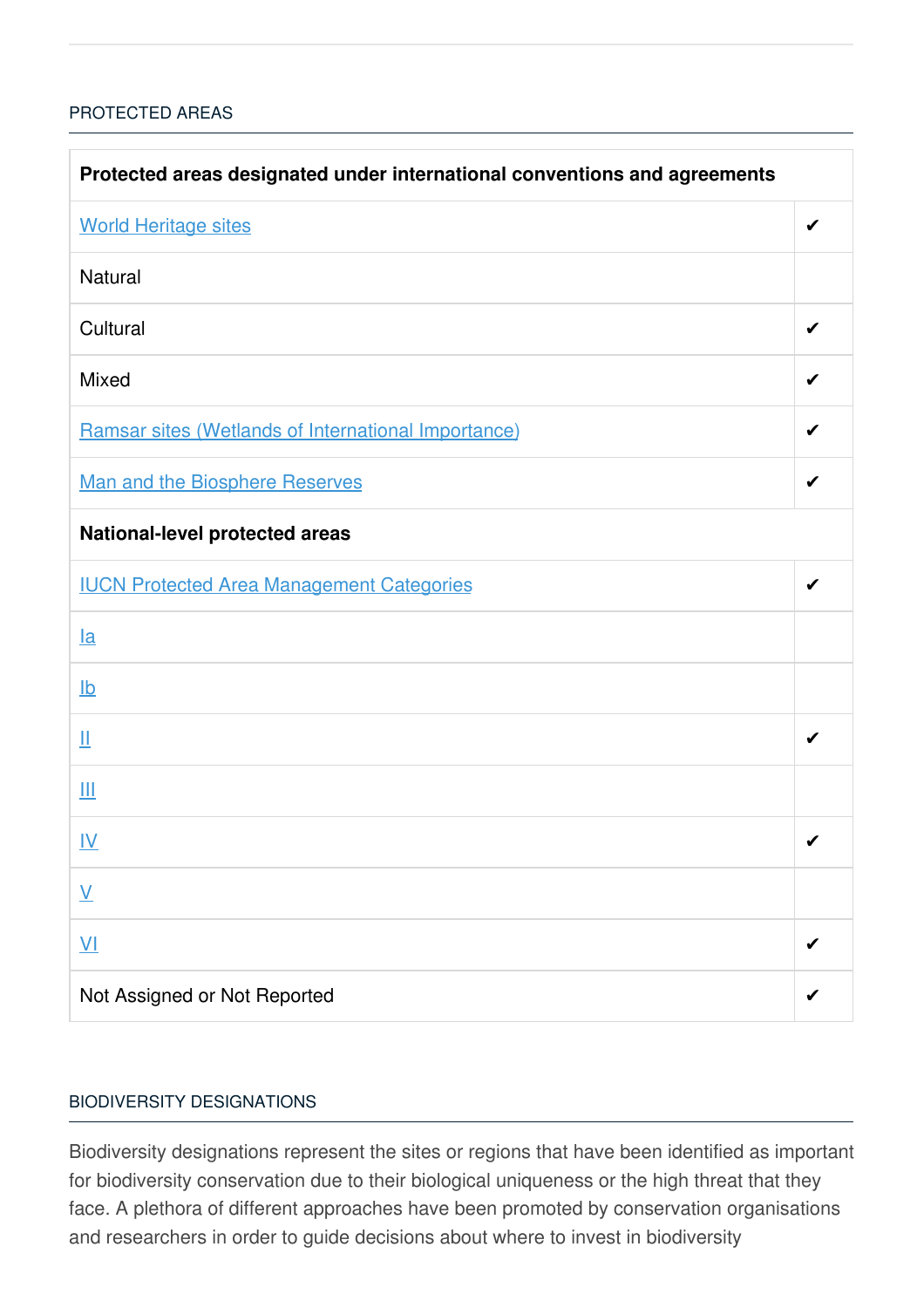conservation. These approaches use globally consistent criteria and available data in order to identify and classify sites. The designations themselves do not confer protected area status, but many of the sites identified may partly or fully overlap with a protected area designation on-ground.

| <b>Key Biodiversity Areas</b>             | ✔ |
|-------------------------------------------|---|
| <b>Alliance for Zero Extinction Sites</b> |   |
| <b>Crisis Ecoregions</b>                  | ✔ |
| <b>Centres of Plant Diversity</b>         |   |
| <b>Endemic Bird Areas</b>                 |   |
| <b>Global 200 Ecoregions</b>              | ✔ |
| <b>High Biodiversity Wilderness Areas</b> |   |
| <b>Intact Forest Landscapes</b>           |   |
| <b>Last of the Wild</b>                   | ✔ |

# [CONVENTIONS](javascript:void(0)) AND TREATIES

Important conventions and multi-lateral agreements that relate to biodiversity and the environment.

| <b>Convention on Biological Diversity (CBD)</b>                                                   | Ratification         |
|---------------------------------------------------------------------------------------------------|----------------------|
| <b>Convention on International Trade in Endangered Species of Wild Fauna</b><br>and Flora (CITES) | Accession            |
| <b>Convention on the Conservation of Migratory Species of Wild Animals</b><br>(CMS)               | Party                |
| International Convention for the Regulation of Whaling (ICRW)                                     | Adherence            |
| <b>International Plant Protection Convention (IPPC)</b>                                           | Contracting<br>party |
| <b>International Convention for the Prevention of Pollution from Ships</b>                        |                      |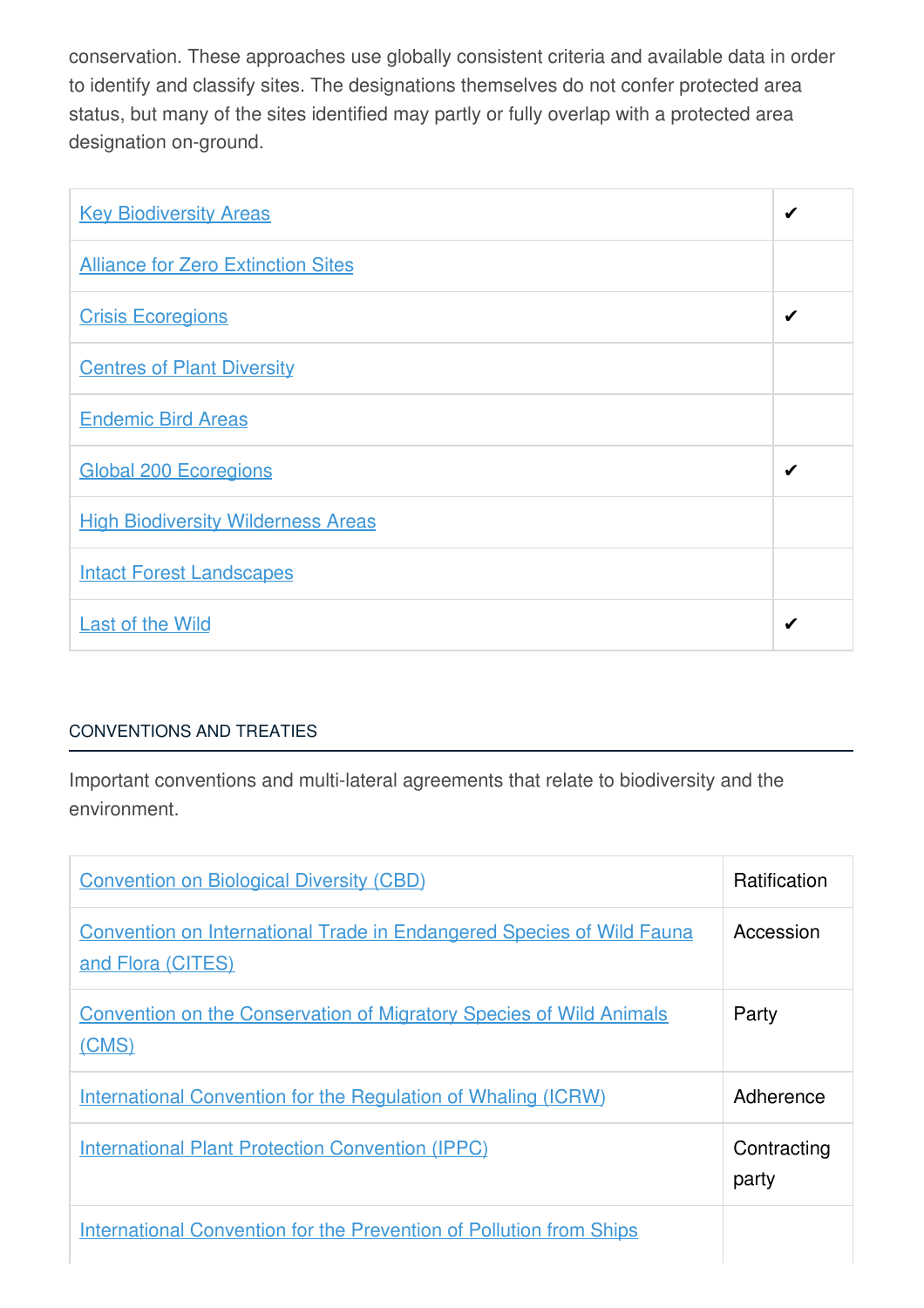| (MARPOL Convention)                                                                               |                     |
|---------------------------------------------------------------------------------------------------|---------------------|
| <b>International Treaty on Plant Genetic Resources for Food and Agriculture</b><br>(Plant Treaty) | Ratification        |
| <b>Convention on Wetlands of International Importance (Ramsar Convention)</b>                     | Entry into<br>force |
| United Nations Convention on the Law of the Sea (UNCLOS)                                          | <b>Ratification</b> |
| Chapter XXI 3. Convention on Fishing and Conservation of the Living<br>Resources of the High Seas |                     |
| <b>World Heritage Convention</b>                                                                  | Acceptance          |
| <b>Antarctic Treaty</b>                                                                           |                     |

#### OTHER [MEMBERSHIP](javascript:void(0))

| <b>Arctic Council</b>               |        |
|-------------------------------------|--------|
| International Maritime Organisation |        |
| <b>IPBES</b>                        | Member |
| <b>IPCC</b>                         | Member |
| <b>OECD</b>                         |        |

# [REFERENCES](javascript:void(0)) & WEBSITE

Links

[InforMEA](https://www.informea.org/en/countries/ML) Mali country page